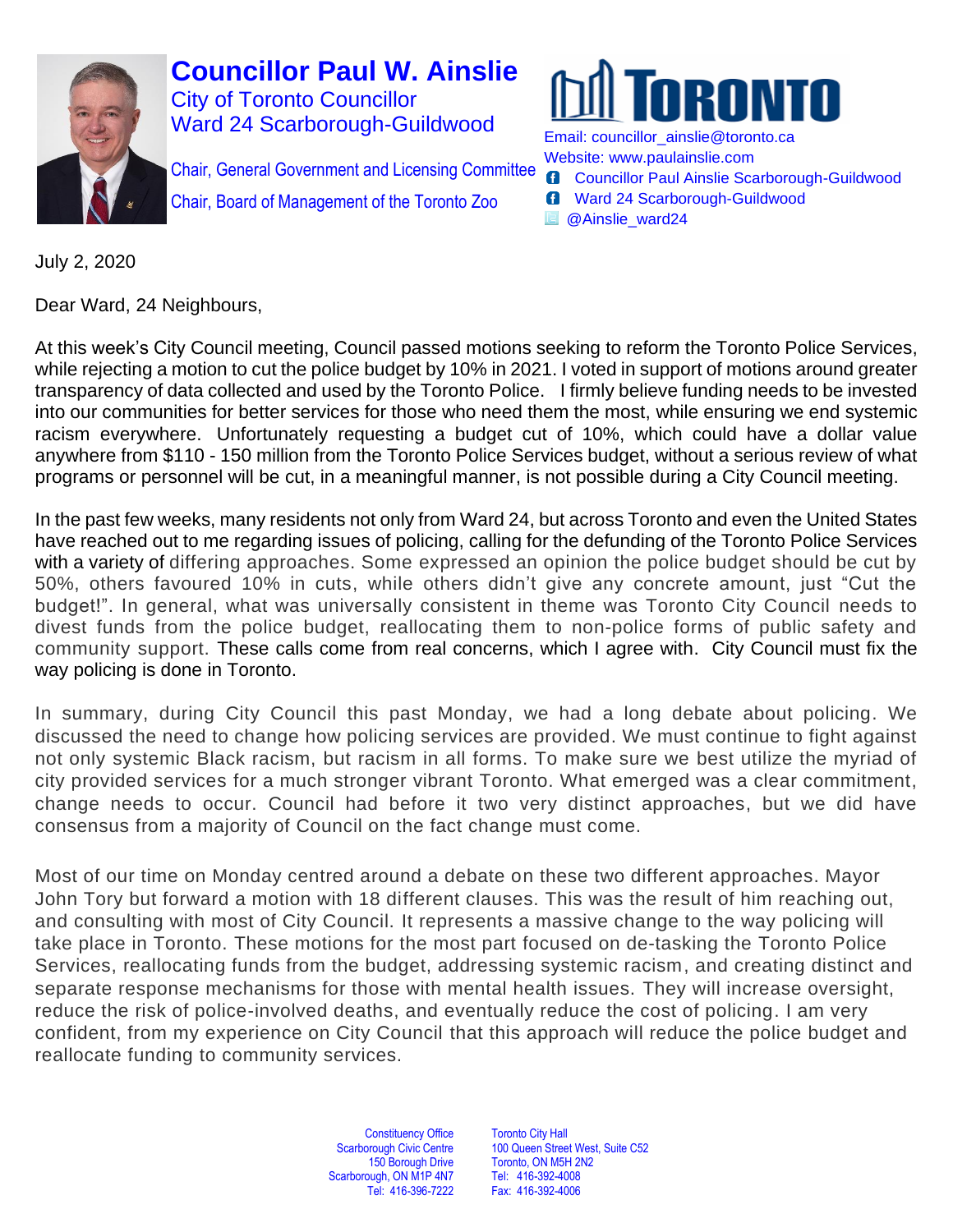

Chair, General Government and Licensing Committee

Chair, Board of Management of the Toronto Zoo



Email: [councillor\\_ainslie@toronto.ca](mailto:councillor_ainslie@toronto.ca) Website: [www.paulainslie.com](http://www.paulainslie.com/)

- **G** Councillor Paul Ainslie Scarborough-Guildwood
- **6** Ward 24 Scarborough-Guildwood
- **B** @Ainslie\_ward24

City Councillor Josh Matlow put forward several motions constructed in a similar manner, which would have amended Mayor Tory's motions, along with one which called for the Toronto Police Services to reduce their budget by 10% from their 2021 budget. A 10% reduction could be anywhere from \$110 to \$150 million from a billion-dollar budget. This arbitrary cut would have, most likely, resulted in appeal to the Ontario Civilian Police Commission, (OCPC). The OCPC is a Provincial agency which has a mandate under Provincial law to adjudicate budget disputes for police departments. This might have resulted in months, or possibly years of stagnation (Toronto has the largest municipal police budget in Canada) while the OCPC reviewed the matter before issuing a ruling. I was told the resulting decision would be far from certain, with the possibility of seeing an increase to the Toronto Police Service budget. Within this legislative framework, any budget reduction which would also see Toronto Police Officers and/or civilian members of the Toronto Police Services laid off, can also be appealed to the OCPC. This process in all likelihood would have resulted in a protracted period where the culture shift in policing we all want to achieve would be stuck in limbo.

During the debate, I continued my push for better accountability through a more transparent and open release of data from the Toronto Police Services Board for policing in our City. Open Data will help fight systemic racism which is real, and my motion takes steps to combat it. Racial profiling must be recognized and stamped out. (I moved one of the first motions to have data from street checks/stops posted publicly.) Collecting race-based data from the police will help us track and improve the relationships between marginalized communities and the police. We will clearly be able to see what the police are doing, and when they are doing it.

Toronto City Council is committed to eradicating racial profiling and unequal treatment for everyone. All data needs to be placed on the Toronto Police Services Open Data Portal and the City of Toronto Open Data Portal (Although I would prefer it all be on the Toronto site)



Constituency Office Scarborough Civic Centre 150 Borough Drive Scarborough, ON M1P 4N7 Tel: 416-396-7222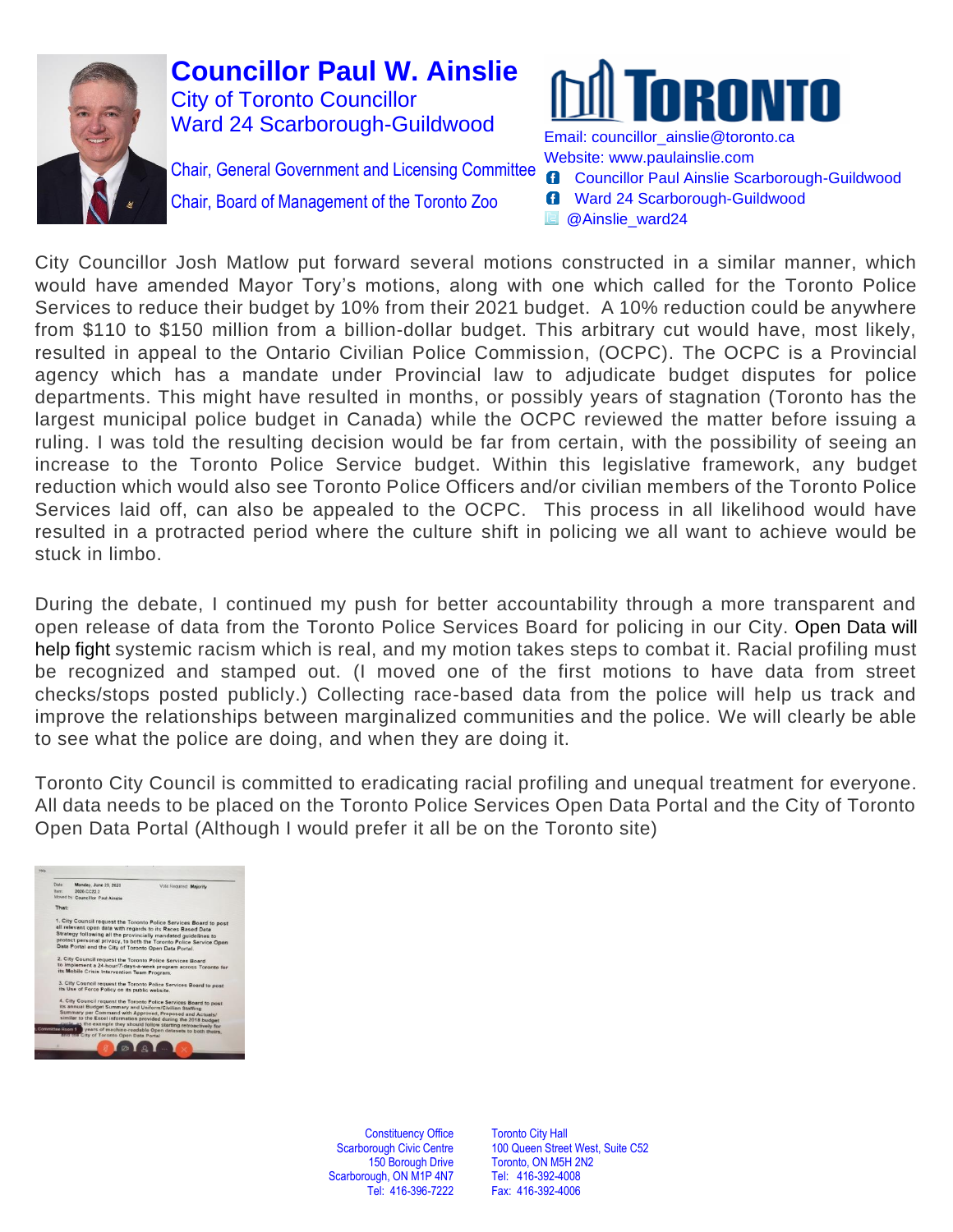



Chair, General Government and Licensing Committee

Chair, Board of Management of the Toronto Zoo

Email: [councillor\\_ainslie@toronto.ca](mailto:councillor_ainslie@toronto.ca) Website: [www.paulainslie.com](http://www.paulainslie.com/)

- **G** Councillor Paul Ainslie Scarborough-Guildwood
- **6** Ward 24 Scarborough-Guildwood
- @Ainslie\_ward24

Part of my motion requested the Toronto Police Services to ensure their "Use of Force" Policy is clearly placed on their website.

Another part of my motion was a request for the Mobile Crisis Intervention Teams (MCIT) to operate 24 hours seven days a week. I was quite surprised to hear Chief Saunders say the units stopped work at 11PM each day, and he could not give me a concrete answer as to when they start work each day. Until we decide if this is a service a team of police and health care professionals deliver…. we can do better. 24/7 service in a timely manner must be delivered by MCIT until it is decided otherwise.

City Council did pass a motion to look at the CAHOOTS program. CAHOOTS, deploys unarmed, medically trained crisis intervention assistance personnel to deal with a range of community challenges including homelessness, intoxication, substance abuse, mental illness, dispute resolution, and basic medical emergency care. It seems to be very successful in the state of Oregon.

Link here: [https://kval.com/news/local/theres-a-growing-awareness-that-alternatives-to-law-enforcement](https://kval.com/news/local/theres-a-growing-awareness-that-alternatives-to-law-enforcement-are-needed)[are-needed](https://kval.com/news/local/theres-a-growing-awareness-that-alternatives-to-law-enforcement-are-needed)



Above are two motions put forward by my colleague Councillor Gord Perks, which I supported, but both lost on votes during City Council. I do not support the use of body cameras by Toronto Police Services members. I have not seen any concrete evidence they do much to decrease crime or make

> **Constituency Office** Scarborough Civic Centre 150 Borough Drive Scarborough, ON M1P 4N7 Tel: 416-396-7222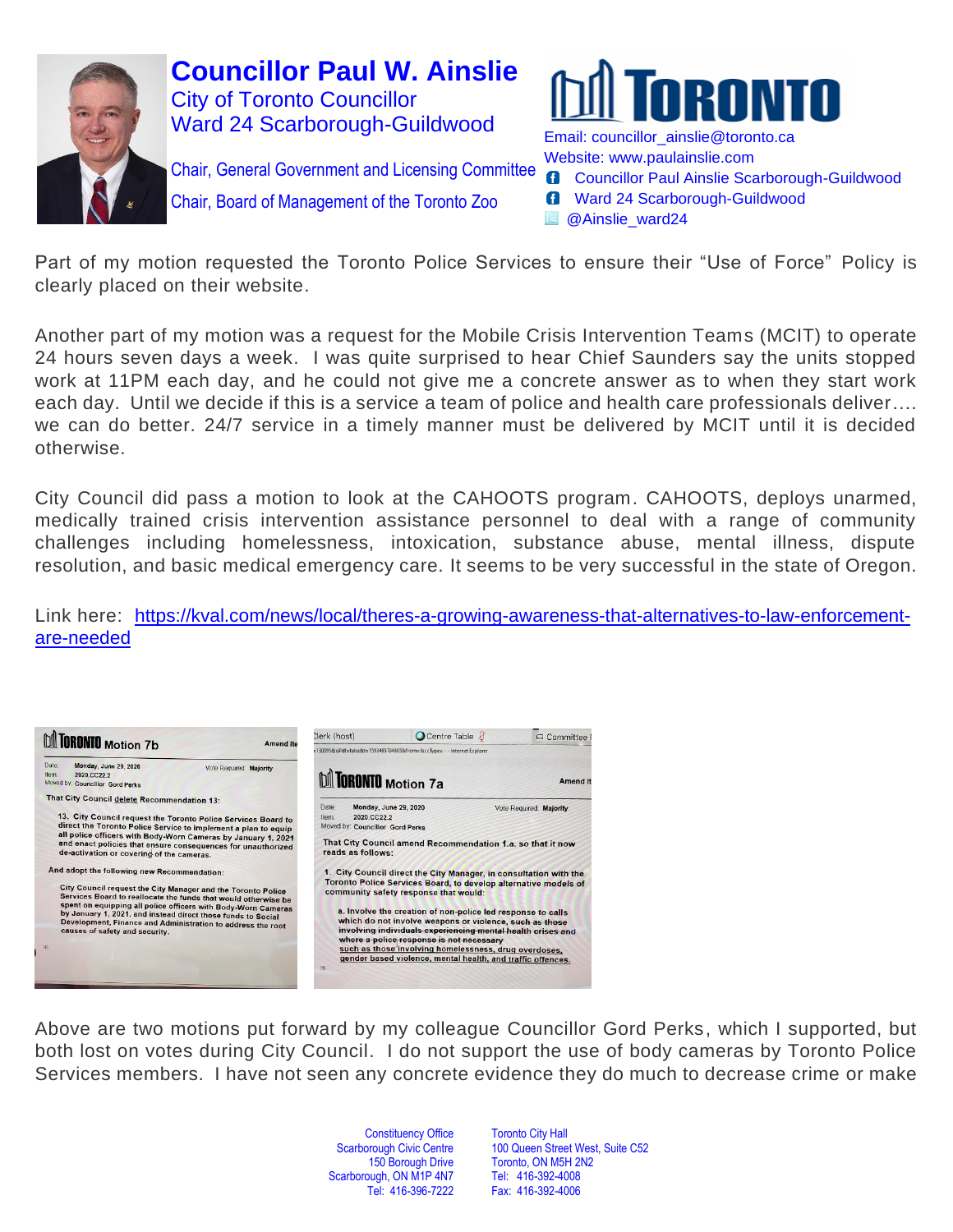



Chair, General Government and Licensing Committee

Chair, Board of Management of the Toronto Zoo

Website: [www.paulainslie.com](http://www.paulainslie.com/) **G** Councillor Paul Ainslie Scarborough-Guildwood

- **6** Ward 24 Scarborough-Guildwood
- @Ainslie\_ward24

Officers more accountable for their actions. Their implementation comes with a \$2.5 million-dollar price tag to purchase, and \$5 million dollars annually to operate, monitor, and maintain.

Here is the link to yet another report saying studies show no consistent evidence body cameras reduce police violence: [https://beta.cp24.com/news/2020/7/2/1\\_5007709.html](https://beta.cp24.com/news/2020/7/2/1_5007709.html)



I also supported a motion by Councillor Krystin Wong-Tam to ask the Provincial government for authority to make changes to the Toronto Police Services budget without any involvement or appeals to the OCPC.

A motion I could not support was a request to the Toronto Police Services Board to establish an explicit policy for all police officers, excluding the Emergency Task Force, to immediately ban the use of deadly force, armoured vehicles, and military-style weapons against civilians. The motion would have greatly restricted the use of hand guns which uniformed Officers carry daily, as well as tasers.

The picture above is a gun and ammunition along with heroin which was seized by Officers from 43 Division which covers most of my Ward. When these illegal weapons are on our streets the Police Officers who are expected to deal with them must be adequately protected. (I do not support the police having armoured vehicles….and they have no intention of buying any)

City Council in 2018 approved the Toronto Action Plan to Confront Anti-Black Racism. The report is to be fully implemented by 2022, but the motion directs this process to be fast-tracked. The Plan has 22 recommendations, with 80 actions focusing on five key areas:

> Constituency Office Scarborough Civic Centre 150 Borough Drive Scarborough, ON M1P 4N7 Tel: 416-396-7222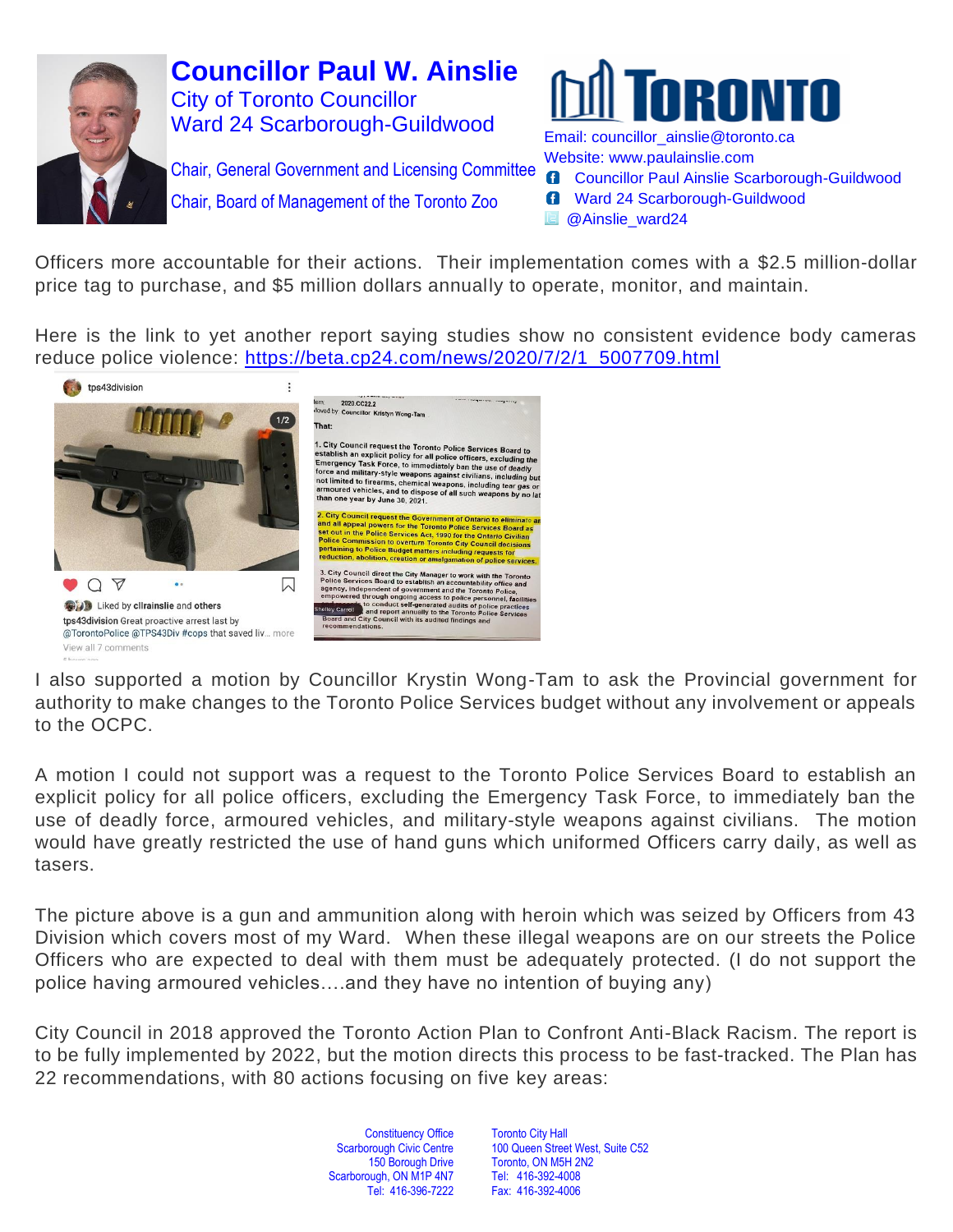

IRNN

Chair, General Government and Licensing Committee

Chair, Board of Management of the Toronto Zoo

Email: [councillor\\_ainslie@toronto.ca](mailto:councillor_ainslie@toronto.ca) Website: [www.paulainslie.com](http://www.paulainslie.com/)

- **G** Councillor Paul Ainslie Scarborough-Guildwood
- **6** Ward 24 Scarborough-Guildwood
- @Ainslie\_ward24

- Children and youth development
- **Health and Community Services**
- Job and Income Supports
- Policing and the Justice System
- Community Engagement and Black Leadership Creation

City Council will also continue to advance the need for community supports contained in the Poverty Reduction Strategy, the Indigenous-led Poverty Reduction Strategy, as well as previous reports we have on gun violence.

My decisions on how to vote on the motions brought forward during the City Council meeting were not taken lightly. I did quite a lot of research, including speaking with constituents, and getting their feedback. I truly believe City Council must take the most effective and rapid actions possible to address these issues, as well as to take the steps needed to create long-term change, including increasing accountability and transparency in the Toronto Police Services. I firmly believe this, even if this includes transitioning funding and programs away from them to address the root cause of inequality and violence. Mayor Tory's motions does not recommend an arbitrary and unachievable monetary reduction in the Police. We approved motions which reform police services and will see their budget reduced. I am committed to ensuring those savings are reallocated to communities in need.

The targets and goals we set this week during City Council will also require action by the Provincial government, as it is their legislation which dictates how we manage some aspects of policing and police budgets. I ask if you do support the course of action we have taken as a municipality to please raise these issues with your local Member of Provincial Parliament (M.P.P.). We will need their support at Queen's Park. In Ward 24 Scarborough -Guildwood Mitzie Hunter is our M.P.P. Her contact information is:

Mitzie Hunter M.P.P. Unit B1, 3785 Kingston Rd. Scarborough, ON, M1J 3M4 [mhunter.mpp.co@liberal.ola.org](mailto:mhunter.mpp.co@liberal.ola.org) Tel. 416-281-2787 Fax: 416-281-2360

I know this is not an easy topic to deal with. I have spoken and communicated with many residents who don't feel the police have their best interests at heart. We must change this viewpoint to a positive one. As I wrote earlier, I have heard from a large number of people with different perspectives…. many telling me their path is the only one I should be taking. Saying this…. I do believe everyone does share a common goal. We all want to adopt a very different approach to

> **Constituency Office** Scarborough Civic Centre 150 Borough Drive Scarborough, ON M1P 4N7 Tel: 416-396-7222